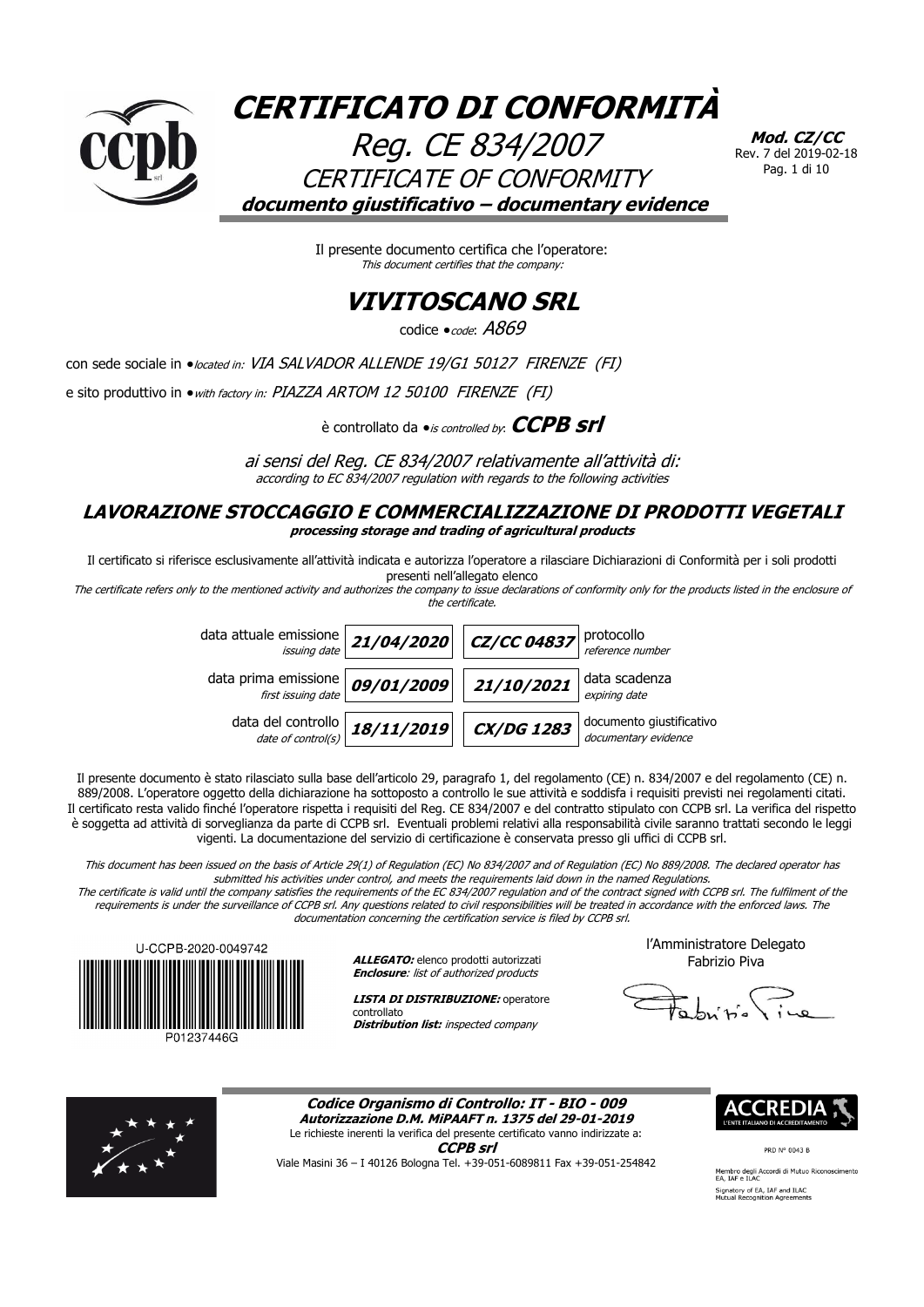

Reg. CE 834/2007 CERTIFICATE OF CONFORMITY documento giustificativo - documentary evidence

Mod. CZ/CC Rev. 7 del 2019-02-18 Pag. 2 di 10

Allegato al CZ/CC 04837 del 21/04/2020 Enclosure with

rilasciato all'operatore «issued to the company: **VIVITOSCANO SRL** 

codice *code*: A869

### Elenco dei prodotti autorizzati · list of authorized products

| prodotto                            | product                          | specifiche di prodotto<br>other information | tipo<br>status | codice prodotto<br>product code |
|-------------------------------------|----------------------------------|---------------------------------------------|----------------|---------------------------------|
| ACETO BALSAMICO DI MODENA           | balsamic vinegar of Modena       | $***$                                       | UB             | ***                             |
| ACETO BALSAMICO DI MODENA IGP       | balsamic vinegar of Modena       | $***$                                       | UB             | ***                             |
| <b>ACETO DI MELE</b>                | apple vinegar                    | $***$                                       | <b>BIO</b>     | ***                             |
| ACETO DI VINO                       | wine vinegar                     | $***$                                       | UB             | ***                             |
| <b>AGLIO</b>                        | garlic                           | $***$                                       | <b>BIO</b>     | <b>ITBIO009 A869</b>            |
| <b>AGRETTO</b>                      | garden cress                     | $***$                                       | <b>BIO</b>     | $***$                           |
| <b>ALBICOCCHE</b>                   | apricots                         | $***$                                       | <b>BIO</b>     | <b>ITBIO009 A869</b>            |
| ALBUME DI UOVO PASTORIZZATO         | pasteurized albumen              | $***$                                       | <b>BIO</b>     | ***                             |
| <b>ALLORO</b>                       | laurel                           | $***$                                       | <b>BIO</b>     | ***                             |
| AMIDO DI MAIS                       | maize starch                     | $***$                                       | <b>BIO</b>     | $***$                           |
| ANANASSI                            | pineapples                       | $***$                                       | <b>BIO</b>     | <b>ITBIO009 A869</b>            |
| ANETO                               | dill                             | $***$                                       | <b>BIO</b>     | ***                             |
| ANICE                               | anise                            | $***$                                       | <b>BIO</b>     | ***                             |
| <b>ARANCE</b>                       | oranges                          | $***$                                       | <b>BIO</b>     | <b>ITBIO009 A869</b>            |
| AROMATICHE E OFFICINALI TRASFORMATE | processed aromatic and officinal | $***$                                       | <b>BIO</b>     | $***$                           |
| ASPARAGI                            | asparagus                        | $***$                                       | <b>BIO</b>     | <b>ITBIO009 A869</b>            |
| <b>AVOCADO</b>                      | avocado                          | $***$                                       | <b>BIO</b>     | <b>ITBIO009 A869</b>            |
| <b>BANANE</b>                       | bananas                          | $***$                                       | <b>BIO</b>     | <b>ITBIO009 A869</b>            |
| <b>BARBABIETOLA</b>                 | beets                            | $***$                                       | <b>BIO</b>     | $***$                           |
| <b>BASILICO</b>                     | basil                            | $***$                                       | <b>BIO</b>     | <b>ITBIO009 A869</b>            |
| BEVANDA A BASE DI ALBICOCCA         | apricot drink                    | $***$                                       | <b>BIO</b>     | ***                             |
| BEVANDA A BASE DI MELA              | apple drink                      | $***$                                       | <b>BIO</b>     | ***                             |
| BEVANDA A BASE DI PERA              | pear drink                       | $***$                                       | <b>BIO</b>     | ***                             |
| BEVANDA A BASE DI PESCA             | peach drink                      | $***$                                       | <b>BIO</b>     | ***                             |
| BEVANDA NON ALCOLICA                | alcohol-free drink               | GASSATA AI FRUTTI ROSSI - ALMAVERDE BIO     | <b>BIO</b>     | ***                             |
| BEVANDA NON ALCOLICA                | alcohol-free drink               | GASSATA AL MANDARINO - ALMAVERDE BIO        | <b>BIO</b>     | ***                             |
| BEVANDA NON ALCOLICA                | alcohol-free drink               | LIMONATA SICILIANA GASSATA - ALMAVERDE BIO  | <b>BIO</b>     | $***$                           |
| BEVANDA NON ALCOLICA                | alcohol-free drink               | ICE TEA LIMONE - ALMAVERDE BIO              | <b>BIO</b>     | ***                             |
| BEVANDA NON ALCOLICA                | alcohol-free drink               | ICE TEA VERDE - ALMAVERDE BIO               | <b>BIO</b>     | ***                             |
| BEVANDA NON ALCOLICA                | alcohol-free drink               | ICE TEA PESCA - ALMAVERDE BIO               | <b>BIO</b>     | ***                             |
| BEVANDA NON ALCOLICA                | alcohol-free drink               | ICE TEA BIANCO - ALMAVERDE BIO              | <b>BIO</b>     | $***$                           |
| BEVANDA NON ALCOLICA                | alcohol-free drink               | ARANCIATA BIONDA GASSATA - ALMAVERDE BIO    | <b>BIO</b>     | $***$                           |

Codice Organismo di Controllo: IT - BIO - 009 Autorizzazione D.M. MiPAAFT n. 1375 del 29-01-2019

Le richieste inerenti la verifica del presente certificato vanno indirizzate a:



Viale Masini 36 - I 40126 Bologna Tel. +39-051-6089811 Fax +39-051-254842



PRD N° 0043 B

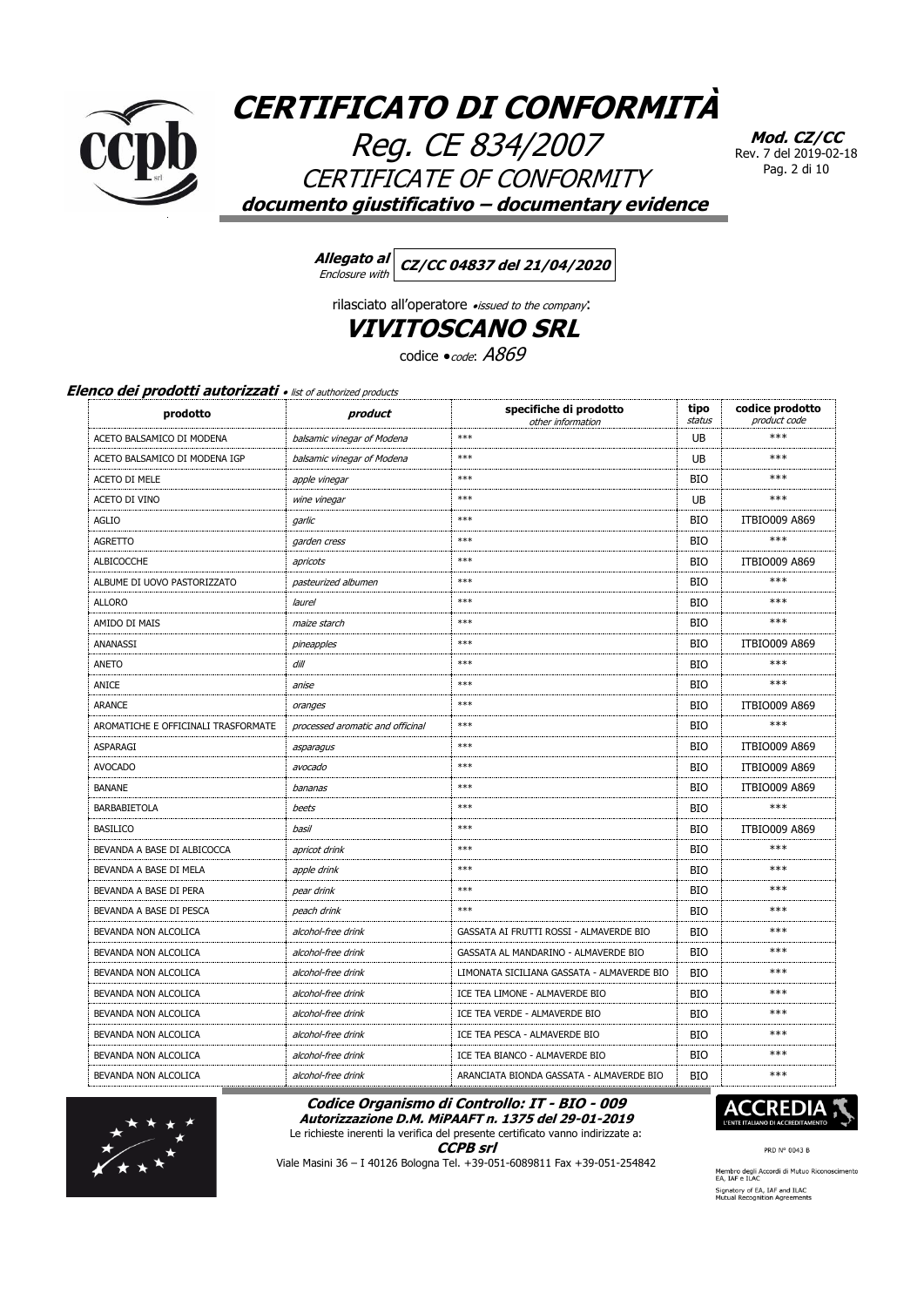

Reg. CE 834/2007 CERTIFICATE OF CONFORMITY **documento giustificativo – documentary evidence**

**Mod. CZ/CC** Rev. 7 del 2019-02-18 Pag. 3 di 10

| prodotto                | product                   | specifiche di prodotto<br>other information           | tipo<br>status | codice prodotto<br>product code |
|-------------------------|---------------------------|-------------------------------------------------------|----------------|---------------------------------|
| <b>BIETOLE</b>          | beets                     | $***$                                                 | <b>BIO</b>     | <b>ITBIO009 A869</b>            |
| <b>BIRRA</b>            | beer                      | $***$                                                 | <b>BIO</b>     | ***                             |
| <b>BISCOTTI</b>         | <b>biscuits</b>           | $***$                                                 | <b>BIO</b>     | ***                             |
| CANNELLA                | cinnamon                  | $***$                                                 | <b>BIO</b>     | ***                             |
| <b>CAPPERI</b>          | capers                    | $***$                                                 | <b>BIO</b>     | ***                             |
| CARCIOFI                | globe artichoke           | $***$                                                 | <b>BIO</b>     | <b>ITBIO009 A869</b>            |
| CARCIOFI TRASFORMATI    | processed globe artichoke | $***$                                                 | <b>BIO</b>     | ***                             |
| CARNE DI BOVINO         | beef                      | $***$                                                 | <b>BIO</b>     | ***                             |
| CARNE DI POLLO          | chicken                   | $***$                                                 | <b>BIO</b>     | ***                             |
| CARNE DI SUINO          | fresh pork meat           | $***$                                                 | <b>BIO</b>     | ***                             |
| CARNE DI TACCHINO       | turkey                    | $***$                                                 | <b>BIO</b>     | ***                             |
| CAROTE                  | carrots                   | $***$                                                 | <b>BIO</b>     | <b>ITBIO009 A869</b>            |
| <b>CARRUBE</b>          | carobs                    | $***$                                                 | <b>BIO</b>     | ***                             |
| CASTAGNE                | chestnuts                 | $***$                                                 | <b>BIO</b>     | <b>ITBIO009 A869</b>            |
| CAVOLFIORI              | cauliflowers              | $***$                                                 | <b>BIO</b>     | <b>ITBIO009 A869</b>            |
| CAVOLI                  | cabbages                  | $***$                                                 | <b>BIO</b>     | <b>ITBIO009 A869</b>            |
| CAVOLO BROCCOLO         | broccoli                  | $***$                                                 | <b>BIO</b>     | <b>ITBIO009 A869</b>            |
| CAVOLO CAPPUCCIO        | european cabbages         | ***                                                   | <b>BIO</b>     | <b>ITBIO009 A869</b>            |
| CAVOLO CINESE           | chinese cabbage           | $***$                                                 | <b>BIO</b>     | ***                             |
| CAVOLO RAPA             | turnip cabbage            | $***$                                                 | <b>BIO</b>     | ***                             |
| <b>CAVOLO VERZA</b>     | savoy cabbage             | $***$                                                 | <b>BIO</b>     | <b>ITBIO009 A869</b>            |
| <b>CECI</b>             | chickpeas                 | $***$                                                 | <b>BIO</b>     | ***                             |
| <b>CECI TRASFORMATI</b> | processed chickpeas       | ***                                                   | <b>BIO</b>     | ***                             |
| CEREALI                 | cereals                   | $***$                                                 | <b>BIO</b>     | ***                             |
| <b>CERFOGLIO</b>        | chervil                   | $***$                                                 | <b>BIO</b>     | ***                             |
| <b>CETRIOLI</b>         | cucumbers                 | $***$                                                 | <b>BIO</b>     | <b>ITBIO009 A869</b>            |
| <b>CICORIA</b>          | chicory                   | $***$                                                 | <b>BIO</b>     | <b>ITBIO009 A869</b>            |
| <b>CICORIA</b>          | chicory                   | $***$                                                 | <b>BIO</b>     | ***                             |
| <b>CILIEGIE ACIDE</b>   | sour cherries             | $***$                                                 | <b>BIO</b>     | ***                             |
| <b>CILIEGIE DOLCI</b>   | sweet cherries            | $***$                                                 | <b>BIO</b>     | <b>ITBIO009 A869</b>            |
| <b>CIOCCOLATA</b>       | chocolate                 | $***$                                                 | <b>BIO</b>     | ***                             |
| <b>CIPOLLE</b>          | onions                    | $***$                                                 | <b>BIO</b>     | <b>ITBIO009 A869</b>            |
| <b>CLEMENTINE</b>       | clementines               | $***$                                                 | BIO            | ITBIO009 A869                   |
| <b>COCOMERI</b>         | watermelons               | $***$                                                 | BIO            | <b>ITBIO009 A869</b>            |
| COMPOSTA DI FRUTTA      | fruit compote             | DA SPALMARE GUSTI MISTI                               | BIO            | ***                             |
| CONDIMENTO              | condiment                 | SALSE SUGHI E CONDIMENTI                              | BIO            | ***                             |
| CONDIMENTO BALSAMICO    | balsamic condiment        | GLASSA BALSAMICA ALL'ACETO BALSAMICO DI<br>MODENA IGP | BIO            | ***                             |
| CONFETTURA DI ALBICOCCA | apricot jam               | $***$                                                 | BIO            | ***                             |
| CONFETTURA DI AMARENA   | sour black cherry jam     | $***$                                                 | <b>BIO</b>     | $***$                           |

#### **Codice Organismo di Controllo: IT - BIO - 009 Autorizzazione D.M. MiPAAFT n. 1375 del 29-01-2019**





**CCPB srl**



PRD N° 0043 B

Viale Masini 36 – I 40126 Bologna Tel. +39-051-6089811 Fax +39-051-254842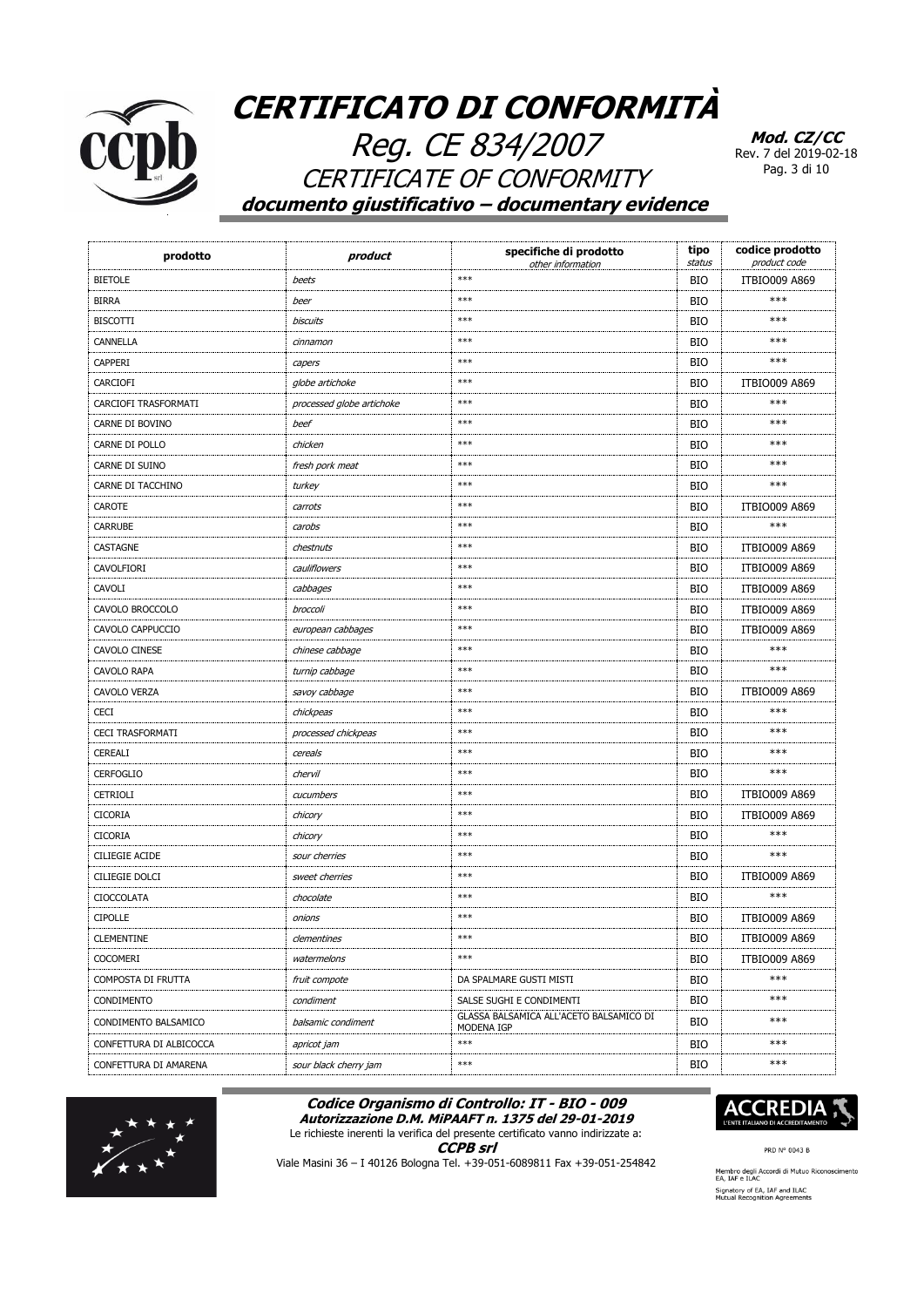

Reg. CE 834/2007 **CERTIFICATE OF CONFORMITY** documento giustificativo - documentary evidence

Mod. CZ/CC Rev. 7 del 2019-02-18 Pag. 4 di 10

| prodotto                            | product             | specifiche di prodotto<br>other information | tipo<br>status | codice prodotto<br>product code |
|-------------------------------------|---------------------|---------------------------------------------|----------------|---------------------------------|
| CONFETTURA DI CILIEGIA              | cherry jam          | $***$                                       | <b>BIO</b>     | $***$                           |
| CONFETTURA DI FRAGOLA               | strawberry jam      | $***$                                       | <b>BIO</b>     | ***                             |
| CONFETTURA DI MELA                  | apple jam           | $***$                                       | <b>BIO</b>     | ***                             |
| CONFETTURA DI PERA                  | pear jam            | $***$                                       | <b>BIO</b>     | ***                             |
| CONFETTURA DI PESCA                 | peach jam           | $***$                                       | <b>BIO</b>     | ***                             |
| CONFETTURA DI SUSINE                | plum jam            | $***$                                       | <b>BIO</b>     | ***                             |
| CONFETTURA EXTRA DI FRUTTI DI BOSCO | fruit jam           | $***$                                       | <b>BIO</b>     | $***$                           |
| CONSERVE VEGETALI                   | canned vegetables   | $***$                                       | <b>BIO</b>     | ***                             |
| CORIANDOLO                          | coriander           | $***$                                       | <b>BIO</b>     | $***$                           |
| COUS COUS                           | COUS COUS           | $***$                                       | <b>BIO</b>     | ***                             |
| <b>CRACKERS</b>                     | crackers            | DI FARRO CON OLIO DI GIRASOLE               | <b>BIO</b>     | ***                             |
| <b>CRACKERS</b>                     | crackers            | DI FRUMENTO CON OLIO DI GIRASOLE            | <b>BIO</b>     | ***                             |
| <b>CRACKERS</b>                     | crackers            | DI KAMUT                                    | <b>BIO</b>     | $***$                           |
| <b>CRACKERS</b>                     | crackers            | DI RISO E MAIS                              | <b>BIO</b>     | ***                             |
| <b>CRANBERRIES</b>                  | cranberries         | $***$                                       | <b>BIO</b>     | ***                             |
| <b>CUMINO</b>                       | cumin               | $***$                                       | <b>BIO</b>     | ***                             |
| <b>CURCUMA</b>                      | turmeric            | ***                                         | <b>BIO</b>     | $***$                           |
| <b>DATTERI</b>                      | dates               | $***$                                       | <b>BIO</b>     | ***                             |
| ERBA CIPOLLINA                      | chive               | $***$                                       | <b>BIO</b>     | <b>ITBIO009 A869</b>            |
| <b>FAGIOLI</b>                      | beans               | BORLOTTI; CANNELLINI                        | <b>BIO</b>     | ***                             |
| <b>FAGIOLINI</b>                    | french beans        | $***$                                       | <b>BIO</b>     | <b>ITBIO009 A869</b>            |
| FAGIOLO ADZUKI                      | adzuki bean         | $***$                                       | <b>BIO</b>     | ***                             |
| FARINA DI CASTAGNE                  | chestnut fluor      | $***$                                       | <b>BIO</b>     | ***                             |
| <b>FARINA DI CECI</b>               | chick peas flour    | ***                                         | <b>BIO</b>     | ***                             |
| FARINA DI FARRO                     | spelt flour         | $***$                                       | <b>BIO</b>     | $***$                           |
| FARINA DI FRUMENTO KHORASAN         | khorasan flour      | $***$                                       | <b>BIO</b>     | $***$                           |
| FARINA DI FRUMENTO TENERO           | wheat flour         | $***$                                       | <b>BIO</b>     | $***$                           |
| <b>FARINA DI MAIS</b>               | maize flour         | <b>POLENTA</b>                              | <b>BIO</b>     | ***                             |
| <b>FARRO</b>                        | spelt               | $***$                                       | <b>BIO</b>     | ***                             |
| <b>FARRO PERLATO</b>                | pearl spelt         | $***$                                       | <b>BIO</b>     | ***                             |
| <b>FAVE</b>                         | broad beans         | $***$                                       | <b>BIO</b>     | <b>ITBIO009 A869</b>            |
| FICHI COMUNI                        | figs                | $***$                                       | <b>BIO</b>     | ***                             |
| FICHI D'INDIA                       | prickly pears       | $***$                                       | BIO            | $***$                           |
| <b>FINOCCHI</b>                     | fennels             | $***$                                       | <b>BIO</b>     | <b>ITBIO009 A869</b>            |
| FORMAGGIO CON LATTE DI PECORA       | sheep's milk cheese | $***$                                       | <b>BIO</b>     | ***                             |
| FORMAGGIO CON LATTE VACCINO         | cow's cheese        | $***$                                       | <b>BIO</b>     | $***$                           |
| <b>FRAGOLE</b>                      | strawberries        | $***$                                       | BIO            | <b>ITBIO009 A869</b>            |
| FRAGOLINE DI BOSCO                  | wild strawberries   | $***$                                       | BIO            | $***$                           |
| FRUMENTO DURO                       | durum wheat         | <b>BULGUR</b>                               | BIO            | ***                             |

#### Codice Organismo di Controllo: IT - BIO - 009 Autorizzazione D.M. MiPAAFT n. 1375 del 29-01-2019



**CCPB** srl



Viale Masini 36 - I 40126 Bologna Tel. +39-051-6089811 Fax +39-051-254842



PRD N° 0043 B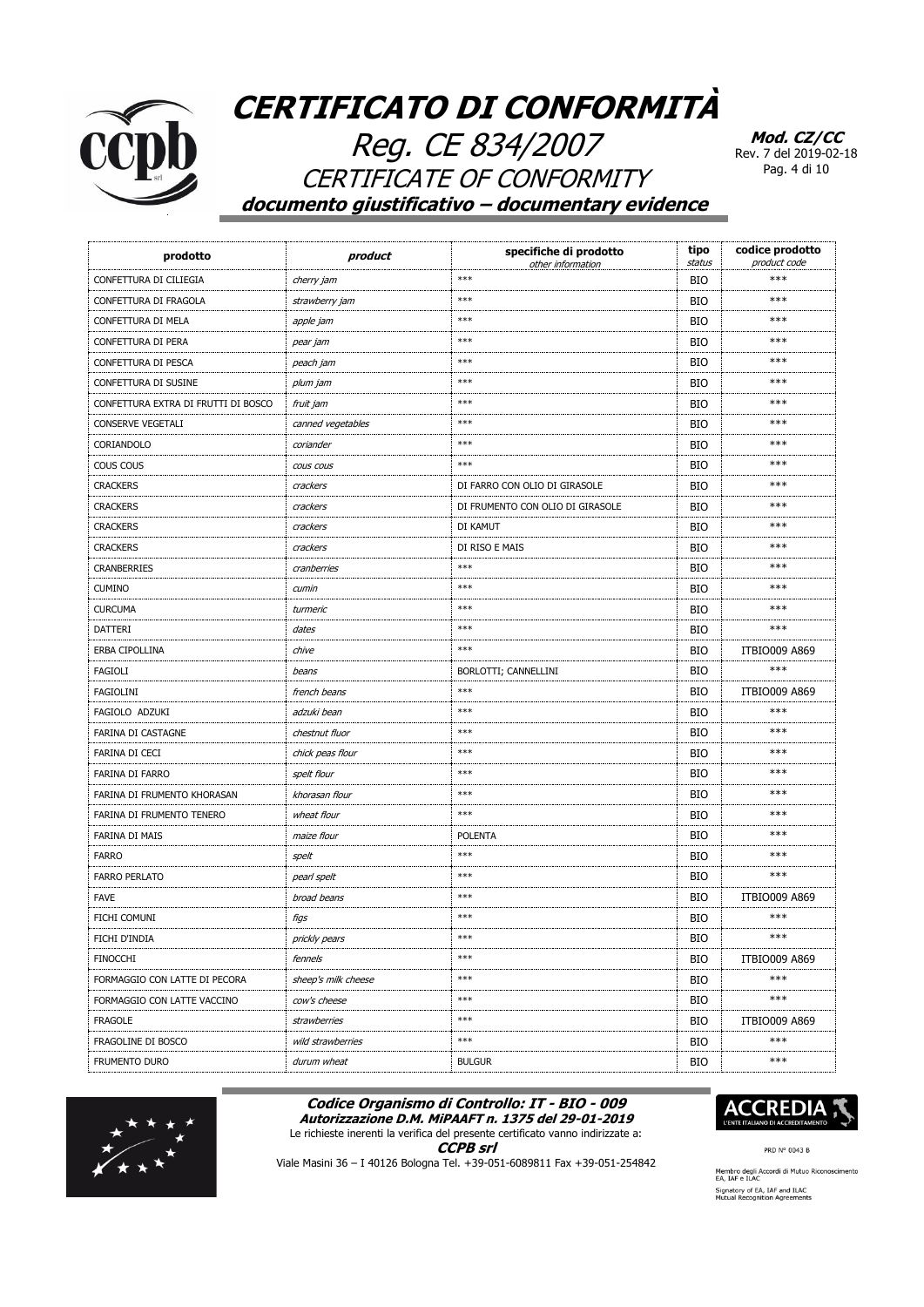

Reg. CE 834/2007 **CERTIFICATE OF CONFORMITY** documento giustificativo - documentary evidence

Mod. CZ/CC Rev. 7 del 2019-02-18 Pag. 5 di 10

| prodotto                  | product                | specifiche di prodotto<br>other information | tipo<br>status | codice prodotto<br>product code |
|---------------------------|------------------------|---------------------------------------------|----------------|---------------------------------|
| <b>FRUMENTO TENERO</b>    | soft wheat             | $***$                                       | <b>BIO</b>     | $***$                           |
| FRUTTA MISTA ESSICCATA    | dried fruits           | $***$                                       | <b>BIO</b>     | ***                             |
| FRUTTA TRASFORMATA        | processed fruit        | SNACK DI FRUTTA                             | <b>BIO</b>     | ***                             |
| FRUTTA TRASFORMATA        | processed fruit        | FRUTTA SECCA                                | <b>BIO</b>     | ***                             |
| FRUTTA TRASFORMATA        | processed fruit        | IV GAMMA                                    | <b>BIO</b>     | ***                             |
| FRUTTA TRASFORMATA        | processed fruit        | FRULLATO DI FRUTTA-FRUTTA DEL BOSCO         | <b>BIO</b>     | ***                             |
| FRUTTA TRASFORMATA        | processed fruit        | FRULLATO DI FRUTTA -4 FRUTTI                | <b>BIO</b>     | ***                             |
| <b>FUNGHI FRESCHI</b>     | mushrooms              | $***$                                       | <b>BIO</b>     | <b>ITBIO009 A869</b>            |
| <b>GERMOGLI</b>           | sprouts                | $***$                                       | <b>BIO</b>     | ***                             |
| <b>GINEPRO</b>            | juniper                | $***$                                       | <b>BIO</b>     | ***                             |
| <b>GIUGGIOLE</b>          | jujubes                | ***                                         | <b>BIO</b>     | ***                             |
| GRISSINI                  | bread-sticks           | ***                                         | <b>BIO</b>     | ***                             |
| <b>GRISSINI INTEGRALI</b> | wholemeal bread-sticks | $***$                                       | <b>BIO</b>     | ***                             |
| <b>INFUSO</b>             | <i>infusion</i>        | $***$                                       | <b>BIO</b>     | ***                             |
| INSALATA                  | lettuce                | $***$                                       | <b>BIO</b>     | ***                             |
| KAKI                      | cachi                  | $***$                                       | <b>BIO</b>     | <b>ITBIO009 A869</b>            |
| KIWI                      | kiwi                   | ***                                         | <b>BIO</b>     | <b>ITBIO009 A869</b>            |
| LAMPONI                   | raspberries            | $***$                                       | <b>BIO</b>     | $***$                           |
| LATTE VACCINO             | cow's milk             | $***$                                       | <b>BIO</b>     | ***                             |
| LATTUGA                   | lettuce                | $***$                                       | <b>BIO</b>     | <b>ITBIO009 A869</b>            |
| LAVANDA                   | lavender               | $***$                                       | <b>BIO</b>     | <b>ITBIO009 A869</b>            |
| LENTICCHIE                | lentils                | ***                                         | <b>BIO</b>     | ***                             |
| LIME                      | lime                   | $***$                                       | <b>BIO</b>     | ***                             |
| LIMONI                    | lemons                 | ***                                         | <b>BIO</b>     | <b>ITBIO009 A869</b>            |
| <b>LUPINI</b>             | lupins                 | $***$                                       | <b>BIO</b>     | ***                             |
| MAGGIORANA                | sweet marjoram         | $***$                                       | <b>BIO</b>     | <b>ITBIO009 A869</b>            |
| <b>MAIS</b>               | maize                  | $***$                                       | <b>BIO</b>     | ***                             |
| <b>MAIS ESTRUSO</b>       | extruded maize         | <b>CORN FLAKES</b>                          | <b>BIO</b>     | ***                             |
| MANDARINI                 | tangerines             | $***$                                       | <b>BIO</b>     | <b>ITBIO009 A869</b>            |
| <b>MANDORLE</b>           | almonds                | $***$                                       | <b>BIO</b>     | ***                             |
| <b>MANGO</b>              | mango                  | ***                                         | <b>BIO</b>     | ***                             |
| MELAGRANE                 | pomegranates           | $***$                                       | <b>BIO</b>     | ***                             |
| MELANZANE                 | aubergines             | $***$                                       | BIO            | <b>ITBIO009 A869</b>            |
| MELE                      | apples                 | $***$                                       | <b>BIO</b>     | <b>ITBIO009 A869</b>            |
| <b>MELISSA</b>            | lemon balm             | $***$                                       | <b>BIO</b>     | <b>ITBIO009 A869</b>            |
| MELONI                    | melons                 | $***$                                       | BIO            | <b>ITBIO009 A869</b>            |
| <b>MENTA</b>              | mint                   | $***$                                       | BIO            | <b>ITBIO009 A869</b>            |
| MIELE                     | honey                  | $***$                                       | <b>BIO</b>     | $***$                           |
| MIGLIO                    | millet                 | $***$                                       | BIO            | ***                             |

#### Codice Organismo di Controllo: IT - BIO - 009 Autorizzazione D.M. MiPAAFT n. 1375 del 29-01-2019





**CCPB** srl Viale Masini 36 - I 40126 Bologna Tel. +39-051-6089811 Fax +39-051-254842



PRD N° 0043 B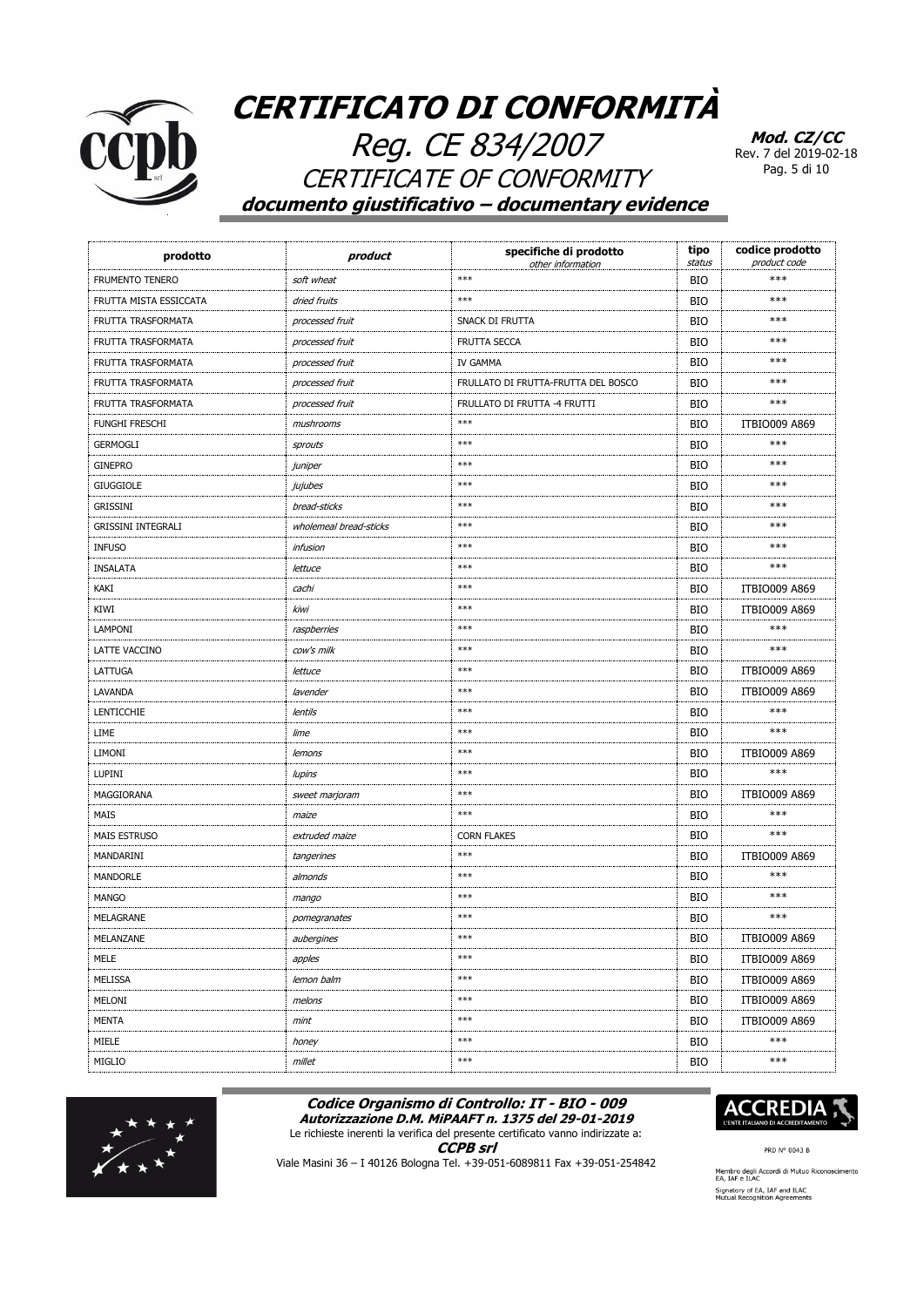

Reg. CE 834/2007 CERTIFICATE OF CONFORMITY **documento giustificativo – documentary evidence**

**Mod. CZ/CC** Rev. 7 del 2019-02-18 Pag. 6 di 10

| prodotto                                          | product                          | specifiche di prodotto<br>other information | tipo<br>status | codice prodotto<br>product code |
|---------------------------------------------------|----------------------------------|---------------------------------------------|----------------|---------------------------------|
| <b>MINESTRONE</b>                                 | thick soup                       | PASSATO DI VERDURE                          | <b>BIO</b>     | ***                             |
| <b>MINESTRONE</b>                                 | thick soup                       | PASSATO DI VERDURE                          | <b>BIO</b>     | ***                             |
| MINESTRONE                                        | thick soup                       | DI VERDURE                                  | <b>BIO</b>     | ***                             |
| MINESTRONE                                        | thick soup                       | PASSATO DI VERDURE                          | <b>BIO</b>     | ***                             |
| <b>MINESTRONE</b>                                 | thick soup                       | $***$                                       | <b>BIO</b>     | ***                             |
| <b>MINESTRONE</b>                                 | thick soup                       | VELLUTATA FRESCA DI ZUCCA E CAROTE          | <b>BIO</b>     | ***                             |
| MINESTRONE                                        | thick soup                       | MINESTRONE DI VERDURE                       | <b>BIO</b>     | ***                             |
| MINESTRONE                                        | thick soup                       | BRODO DI VERDURE FRESCO                     | <b>BIO</b>     | ***                             |
| MINESTRONE                                        | thick soup                       | MINESTRONE DI VERDURE                       | <b>BIO</b>     | ***                             |
| MIRTILLI                                          | blueberries                      | $***$                                       | <b>BIO</b>     | ***                             |
| MISTO DI UOVO PASTORIZZATO                        | pasteurized eggs                 | $***$                                       | <b>BIO</b>     | ***                             |
| <b>MORE</b>                                       | blackberries                     | $***$                                       | <b>BIO</b>     | ***                             |
| <b>MUESLI</b>                                     | musli                            | $***$                                       | <b>BIO</b>     | ***                             |
| <b>NESPOLE</b>                                    | loquats                          | $***$                                       | <b>BIO</b>     | ***                             |
| NETTARE DI ALBICOCCA                              | apricot nectar                   | $***$                                       | <b>BIO</b>     | ***                             |
| NETTARE DI PERA                                   | pear nectar                      | $***$                                       | <b>BIO</b>     | ***                             |
| NETTARE DI PESCA                                  | peach nectar                     | $***$                                       | <b>BIO</b>     | ***                             |
| NETTARINE                                         | nectarines                       | $***$                                       | <b>BIO</b>     | <b>ITBIO009 A869</b>            |
| <b>NOCCIOLE</b>                                   | hazelnuts                        | $***$                                       | <b>BIO</b>     | ***                             |
| <b>NOCE MOSCATA</b>                               | nutmeg                           | $***$                                       | <b>BIO</b>     | ***                             |
| NOCI DI COCCO                                     | coconuts                         | $***$                                       | <b>BIO</b>     | ***                             |
| OLIO DI OLIVA                                     | olive oil                        | $***$                                       | <b>BIO</b>     | ***                             |
| OLIO EXTRAVERGINE DI OLIVA                        | extra virgin olive oil           | $***$                                       | <b>BIO</b>     | ***                             |
| OLIVE DA MENSA                                    | eating olives                    | $***$                                       | <b>BIO</b>     | ***                             |
| OLIVE DA MENSA TRASFORMATE                        | processed eating olives          | IN SALAMOIA                                 | <b>BIO</b>     | ***                             |
| OLIVE DA OLIO                                     | olives                           | $***$                                       | <b>BIO</b>     | ***                             |
| ORIGANO                                           | oregano                          | $***$                                       | <b>BIO</b>     | <b>ITBIO009 A869</b>            |
| ORTICA                                            | stinging nettle                  | $***$                                       | <b>BIO</b>     | ***                             |
| <b>ORZO</b>                                       | barley                           | $***$                                       | <b>BIO</b>     | ***                             |
| ORZO PERLATO                                      | pearl barley                     | $***$                                       | <b>BIO</b>     | <b>ITBIO009 A869</b>            |
| PAPAYA                                            | papaya                           | $***$                                       | <b>BIO</b>     | ***                             |
| PASSATA DI POMODORO                               | tomato puree                     | $***$                                       | <b>BIO</b>     | <b>ITBIO009 A869</b>            |
| PASTA ALL'UOVO                                    | egg pasta                        | ***                                         | BIO            | ***                             |
| PASTA DI SEMOLA DI GRANO DURO                     | durum wheat semolina pasta       | $\ast\ast\ast$                              | BIO            | ***                             |
| PASTA DI SEMOLA INTEGRALE DI GRANO<br><b>DURO</b> | durum whole wheat semolina pasta | $\ast\ast\ast$                              | <b>BIO</b>     | $***$                           |
| PASTA FRESCA RIPIENA                              | fresch stuffed pasta             | TORTELLI RADICCHIO E SPECK                  | BIO            | ***                             |
| PASTA FRESCA RIPIENA                              | fresch stuffed pasta             | TORTELLONI FUNGHI PORCINI                   | BIO            | $***$                           |
| PASTA FRESCA RIPIENA                              | fresch stuffed pasta             | TORTELLI RICOTTA E SPINACI                  | <b>BIO</b>     | ***                             |
| PASTA FRESCA RIPIENA                              | fresch stuffed pasta             | TORTELLI CARNE                              | <b>BIO</b>     | $***$                           |

#### **Codice Organismo di Controllo: IT - BIO - 009 Autorizzazione D.M. MiPAAFT n. 1375 del 29-01-2019**

Le richieste inerenti la verifica del presente certificato vanno indirizzate a:

**CCPB srl**



Viale Masini 36 – I 40126 Bologna Tel. +39-051-6089811 Fax +39-051-254842



PRD N° 0043 B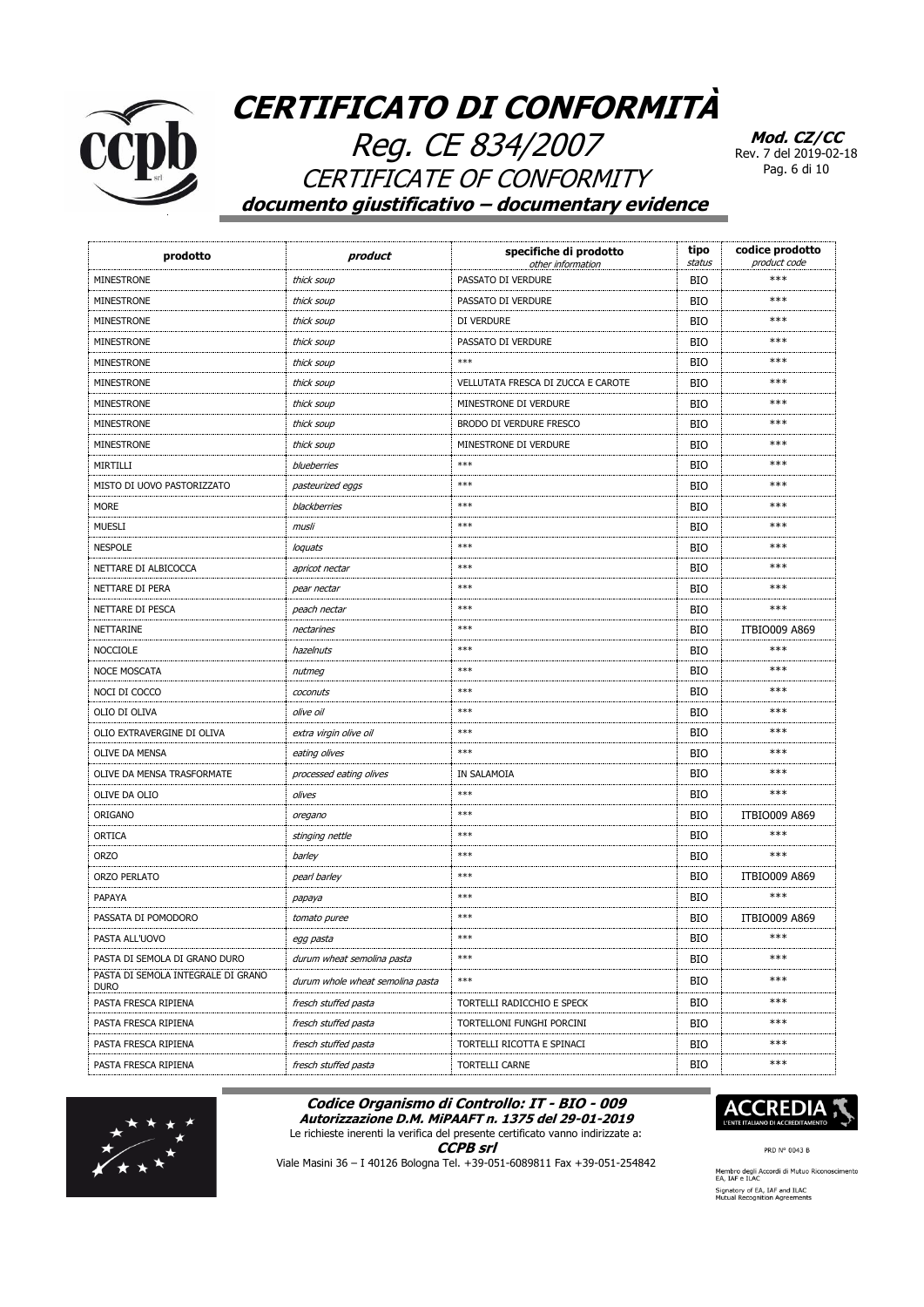

Reg. CE 834/2007 CERTIFICATE OF CONFORMITY **documento giustificativo – documentary evidence**

**Mod. CZ/CC** Rev. 7 del 2019-02-18 Pag. 7 di 10

| prodotto                       | product                       | specifiche di prodotto<br>other information | tipo<br>status | codice prodotto<br>product code |
|--------------------------------|-------------------------------|---------------------------------------------|----------------|---------------------------------|
| PASTA FRESCA RIPIENA           | fresch stuffed pasta          | <b>TORTELLI 4 FORMAGGI</b>                  | <b>BIO</b>     | $***$                           |
| PASTA FRESCA RIPIENA           | fresch stuffed pasta          | <b>TORTELLI RUCOLA</b>                      | <b>BIO</b>     | ***                             |
| PASTA SFOGLIA                  | flaky pastry                  | ***                                         | <b>BIO</b>     | ***                             |
| <b>PATATE</b>                  | potatoes                      | ***                                         | <b>BIO</b>     | <b>ITBIO009 A869</b>            |
| PATATE TRASFORMATE             | processed potatoes            | PURE' DI PATATE FRESCO                      | <b>BIO</b>     | ***                             |
| PEPERONCINO                    | chilli                        | $***$                                       | <b>BIO</b>     | ***                             |
| PEPERONI                       | sweet peppers                 | $***$                                       | <b>BIO</b>     | <b>ITBIO009 A869</b>            |
| <b>PERCOCHE</b>                | peaches                       | $***$                                       | <b>BIO</b>     | <b>ITBIO009 A869</b>            |
| <b>PERE</b>                    | pears                         | $***$                                       | <b>BIO</b>     | <b>ITBIO009 A869</b>            |
| PESCE TRASFORMATO              | processed fish                | ***                                         | <b>BIO</b>     | ***                             |
| <b>PESCHE</b>                  | peaches                       | $***$                                       | <b>BIO</b>     | <b>ITBIO009 A869</b>            |
| PESTO ALLA GENOVESE            | pesto                         | $***$                                       | <b>BIO</b>     | ***                             |
| PIADINA                        | flat bread                    | ***                                         | <b>BIO</b>     | ***                             |
| PIANTE AROMATICHE E OFFICINALI | aromatic and officinal plants | PAPRIKA DOLCE                               | <b>BIO</b>     | ***                             |
| PIANTE AROMATICHE E OFFICINALI | aromatic and officinal plants | CHIODI DI GAROFANO                          | <b>BIO</b>     | ***                             |
| PIANTE AROMATICHE E OFFICINALI | aromatic and officinal plants | DRAGONCELLO                                 | <b>BIO</b>     | ***                             |
| PIANTE AROMATICHE E OFFICINALI | aromatic and officinal plants | <b>CURRY</b>                                | <b>BIO</b>     | ***                             |
| PIANTE AROMATICHE E OFFICINALI | aromatic and officinal plants | LIQUERIZIA                                  | <b>BIO</b>     | ***                             |
| PIANTE AROMATICHE E OFFICINALI | aromatic and officinal plants | CARDAMONO                                   | <b>BIO</b>     | ***                             |
| PIATTO PRONTO                  | ready meal                    | ZUPPA DI VERDURE E FARRO                    | <b>BIO</b>     | ***                             |
| PIATTO PRONTO                  | ready meal                    | ZUPPA DI CIPOLLE                            | <b>BIO</b>     | ***                             |
| PIATTO PRONTO                  | ready meal                    | CIOTOLA RICCA CON DRESSING                  | <b>BIO</b>     | ***                             |
| PIATTO PRONTO                  | ready meal                    | <b>POLENTA</b>                              | <b>BIO</b>     | ***                             |
| PIATTO PRONTO                  | ready meal                    | PURE' DI PATATE FRESCO                      | <b>BIO</b>     | ***                             |
| PIATTO PRONTO                  | ready meal                    | ZUPPA DI FAGIOLI NERI E PASTA DI MAIS       | <b>BIO</b>     | ***                             |
| PIATTO PRONTO                  | ready meal                    | PURE' DI PATATE VEGAN                       | <b>BIO</b>     | ***                             |
| PIATTO PRONTO                  | ready meal                    | PEPERONATA CON PATATE                       | <b>BIO</b>     | ***                             |
| PIATTO PRONTO                  | ready meal                    | PASSATO DI VERDURE DI STAGIONE              | <b>BIO</b>     | ***                             |
| PIATTO PRONTO                  | ready meal                    | MINESTRONE DI VERDURE CON CICERCHIA         | <b>BIO</b>     | ***                             |
| PIATTO PRONTO                  | ready meal                    | CREMA DI CANNELLINI E SEMI DI CANAPA        | <b>BIO</b>     | ***                             |
| PIATTO PRONTO                  | ready meal                    | COUS COUS ALLA MEDITERRANEA                 | <b>BIO</b>     | ***                             |
| PIATTO PRONTO                  | ready meal                    | CIOTOLA VEGETALE CON DRESSING               | <b>BIO</b>     | ***                             |
| PIATTO PRONTO                  | ready meal                    | QUINOA E RISO AI PROFUMI LIGURI             | BIO            | ***                             |
| PINOLI                         | pine nut kernels              | $***$                                       | BIO            | ***                             |
| PISELLI                        | peas                          | $***$                                       | <b>BIO</b>     | <b>ITBIO009 A869</b>            |
| PISELLI TRASFORMATI            | processed peas                | $***$                                       | BIO            | ***                             |
| PISTACCHI                      | pistachios                    | $***$                                       | BIO            | $***$                           |
| PIZZA MARGHERITA               | margherita pizza              | $***$                                       | BIO            | ***                             |
| POLPA DI FRUTTA MISTA          | fruit pulp                    | $***$                                       | <b>BIO</b>     | $***$                           |

#### **Codice Organismo di Controllo: IT - BIO - 009 Autorizzazione D.M. MiPAAFT n. 1375 del 29-01-2019**



**CCPB srl**



PRD N° 0043 B

Viale Masini 36 – I 40126 Bologna Tel. +39-051-6089811 Fax +39-051-254842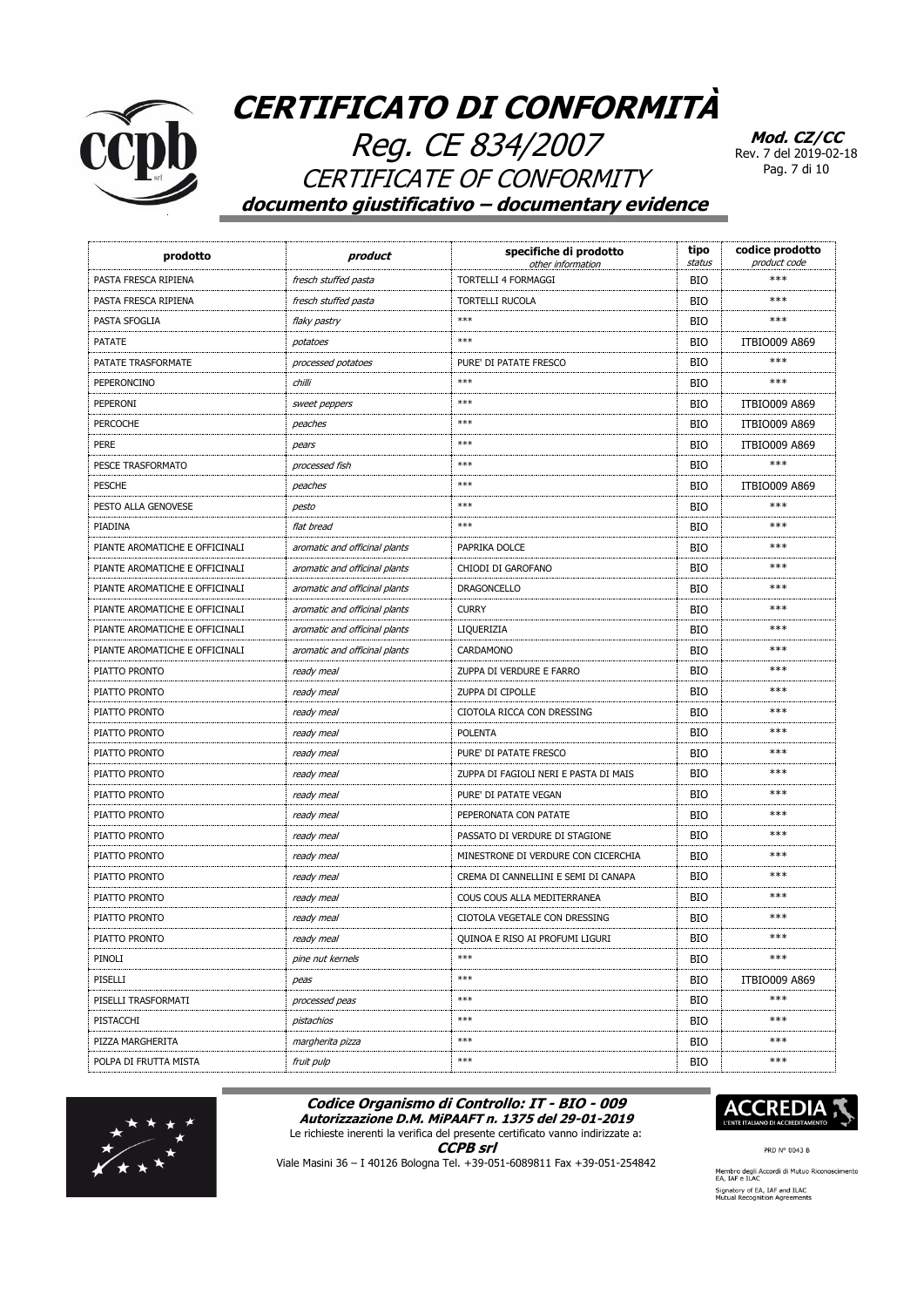

Reg. CE 834/2007 CERTIFICATE OF CONFORMITY **documento giustificativo – documentary evidence**

**Mod. CZ/CC** Rev. 7 del 2019-02-18 Pag. 8 di 10

| prodotto                                             | product                         | specifiche di prodotto<br>other information                 | tipo<br>status | codice prodotto<br>product code |
|------------------------------------------------------|---------------------------------|-------------------------------------------------------------|----------------|---------------------------------|
| POLPA DI MELA                                        | apple pulp                      | $***$                                                       | <b>BIO</b>     | $***$                           |
| POLPA DI PERA                                        | pear pulp                       | $***$                                                       | <b>BIO</b>     | ***                             |
| POLPA DI POMODORO                                    | chopped tomatoes                | ***                                                         | <b>BIO</b>     | ***                             |
| <b>POMODORI</b>                                      | tomatoes                        | $***$                                                       | <b>BIO</b>     | <b>ITBIO009 A869</b>            |
| POMODORI PELATI                                      | whole peeled tomatoes           | ***                                                         | <b>BIO</b>     | ***                             |
| POMODORI TRASFORMATI                                 | processed tomatoes              | <b>SECCHI</b>                                               | <b>BIO</b>     | ***                             |
| POMPELMI                                             | grapefruits                     | $***$                                                       | <b>BIO</b>     | <b>ITBIO009 A869</b>            |
| <b>PORRI</b>                                         | leeks                           | $***$                                                       | <b>BIO</b>     | <b>ITBIO009 A869</b>            |
| PREPARATO PER BRODO                                  | preparation for stock           | $***$                                                       | <b>BIO</b>     | ***                             |
| PREZZEMOLO                                           | parsley                         | $***$                                                       | <b>BIO</b>     | <b>ITBIO009 A869</b>            |
| PRODOTTO A BASE DI FRUMENTO                          | product made up wheat           | CROSTATINE DI FARRO ALL'ALBICOCCA                           | <b>BIO</b>     | ***                             |
| PRODOTTO A BASE DI VERDURE                           | product made up vegetable       | PREPARATO DI VERDURE MISTE DA CUOCERE-<br>PRONTI DA CUOCERE | <b>BIO</b>     | ***                             |
| PRODOTTO A BASE DI VERDURE                           | product made up vegetable       | $***$                                                       | <b>BIO</b>     | ***                             |
| PRODOTTO A BASE DI VERDURE                           | product made up vegetable       | <b>BURGER VEGETALE-VERDE</b>                                | <b>BIO</b>     | ***                             |
| PRODOTTO A BASE DI VERDURE                           | product made up vegetable       | BURGER VEGETALE-ARANCIO                                     | <b>BIO</b>     | ***                             |
| PRODOTTO DA FORNO                                    | baker product                   | CROSTATINE DI KAMUT ALL'ALBICOCCA                           | <b>BIO</b>     | ***                             |
| PRODOTTO DA FORNO                                    | baker product                   | <b>TARALLI ALL'OLIO</b>                                     | <b>BIO</b>     | ***                             |
| PRODOTTO DA FORNO                                    | baker product                   | <b>PANETTONE</b>                                            | <b>BIO</b>     | ***                             |
| PRODOTTO DA FORNO                                    | baker product                   | CROSTATINE DI FARRO AI MIRTILLI                             | <b>BIO</b>     | ***                             |
| PRODOTTO DOLCIARIO                                   | confectionary product           | BUDINO AL CACAO - BUDINO ALLA VANIGLIA                      | <b>BIO</b>     | ***                             |
| PRODOTTO DOLCIARIO                                   | confectionary product           | BARRETTA DI CIOCCOLATO AL LATTE CON RISO<br>SOFFIATO        | <b>BIO</b>     | ***                             |
| QUINOA                                               | quinoa                          | $***$                                                       | <b>BIO</b>     | ***                             |
| RADICCHIO                                            | radicchio                       | $***$                                                       | <b>BIO</b>     | <b>ITBIO009 A869</b>            |
| <b>RAPE</b>                                          | turnips                         | $***$                                                       | <b>BIO</b>     | ***                             |
| <b>RAVANELLI</b>                                     | radish                          | $***$                                                       | <b>BIO</b>     | <b>ITBIO009 A869</b>            |
| <b>RIBES</b>                                         | currant                         | ***                                                         | <b>BIO</b>     | $***$                           |
| <b>RISO</b>                                          | rice                            | $***$                                                       | <b>BIO</b>     | ***                             |
| <b>ROSMARINO</b>                                     | rosemary                        | $***$                                                       | <b>BIO</b>     | <b>ITBIO009 A869</b>            |
| <b>RUCOLA</b>                                        | rocket                          | $***$                                                       | <b>BIO</b>     | <b>ITBIO009 A869</b>            |
| <b>SALVIA</b>                                        | sage                            | $***$                                                       | <b>BIO</b>     | <b>ITBIO009 A869</b>            |
| SANTOREGGIA                                          | garden savory                   | ***                                                         | <b>BIO</b>     | ***                             |
| <b>SCALOGNO</b>                                      | shallot                         | $***$                                                       | <b>BIO</b>     | ***                             |
| SCHIACCIATINA                                        | flat bread                      | $***$                                                       | <b>BIO</b>     | $***$                           |
| SCORZONERA                                           | black salsify                   | $***$                                                       | BIO            | ***                             |
| <b>SEDANO</b>                                        | celery                          | $***$                                                       | <b>BIO</b>     | <b>ITBIO009 A869</b>            |
| <b>SENAPE</b>                                        | mustard                         | $***$                                                       | <b>BIO</b>     | $***$                           |
| <b>SOIA</b>                                          | soya bean                       | $***$                                                       | <b>BIO</b>     | ***                             |
| SPECIALITA' A BASE DI SEMOLATO DI<br><b>FARRO</b>    | refined spelt semolina pasta    | $***$                                                       | BIO            | ***                             |
| SPECIALITA' A BASE DI SEMOLATO DI<br><b>KHORASAN</b> | refined khorasan semolina pasta | $***$                                                       | BIO            | ***                             |

#### **Codice Organismo di Controllo: IT - BIO - 009 Autorizzazione D.M. MiPAAFT n. 1375 del 29-01-2019**



**CCPB srl**



Viale Masini 36 – I 40126 Bologna Tel. +39-051-6089811 Fax +39-051-254842



PRD N° 0043 B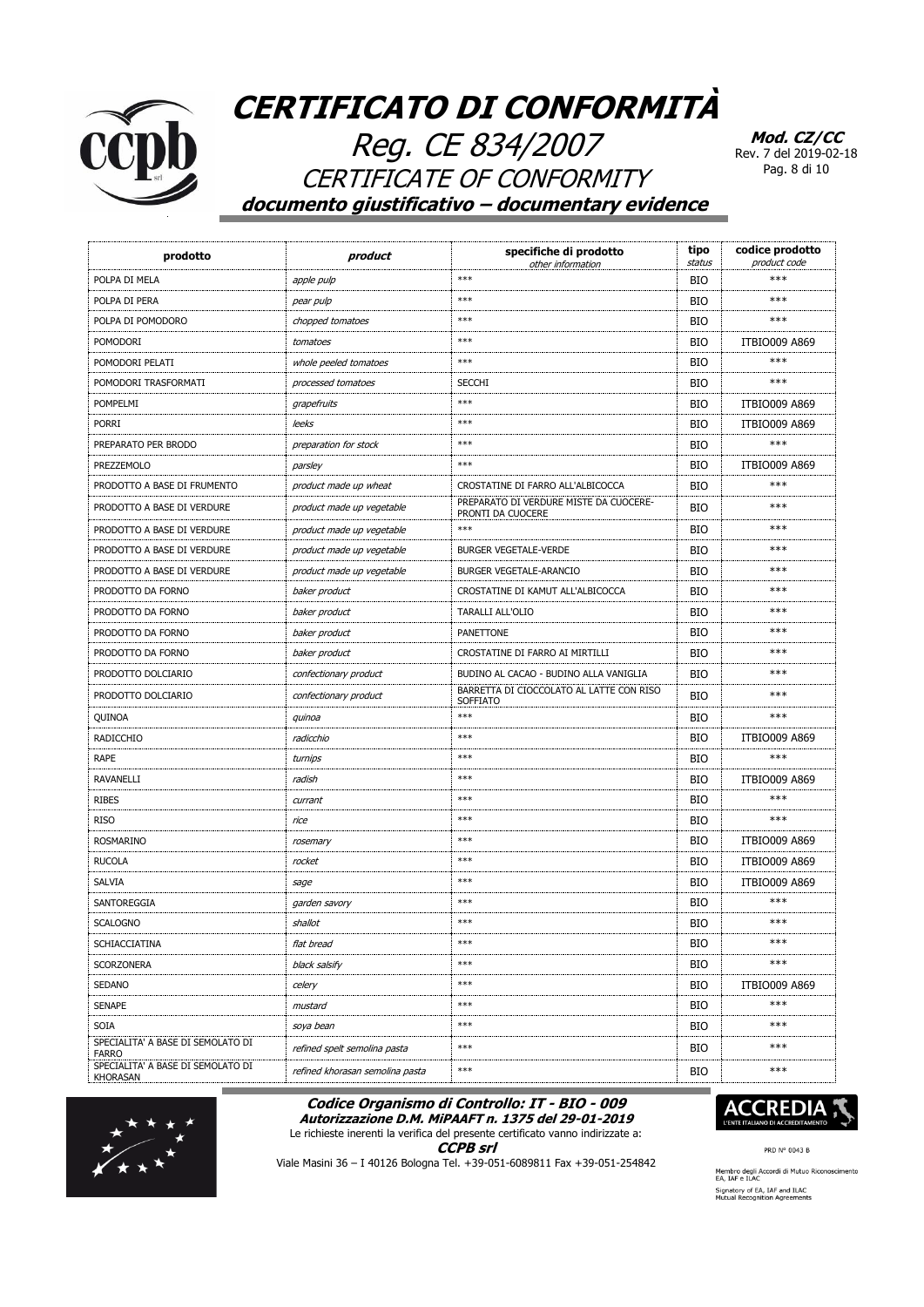

Reg. CE 834/2007 **CERTIFICATE OF CONFORMITY** documento giustificativo - documentary evidence

Mod. CZ/CC Rev. 7 del 2019-02-18 Pag. 9 di 10

| prodotto                         | product                       | specifiche di prodotto<br>other information | tipo<br>status | codice prodotto<br>product code |
|----------------------------------|-------------------------------|---------------------------------------------|----------------|---------------------------------|
| SPINACI                          | spinach                       | $***$                                       | <b>BIO</b>     | ***                             |
| SPINACI                          | spinach                       | $***$                                       | <b>BIO</b>     | ***                             |
| SUCCO DI ARANCIA                 | orange juice                  | $***$                                       | <b>BIO</b>     | ***                             |
| SUCCO DI CAROTA                  | carrot juice                  | ***                                         | <b>BIO</b>     | ***                             |
| SUCCO DI FRUTTA                  | fruit juice                   | $***$                                       | <b>BIO</b>     | ***                             |
| SUCCO DI FRUTTA MISTA            | mix fruit juice               | $***$                                       | <b>BIO</b>     | ***                             |
| SUCCO DI MELA                    | apple juice                   | $***$                                       | <b>BIO</b>     | ***                             |
| SUCCO DI MELAGRANA               | pomegranates juice            | $***$                                       | <b>BIO</b>     | ***                             |
| SUCCO DI MIRTILLO                | blueberry juice               | $***$                                       | <b>BIO</b>     | $***$                           |
| SUCCO DI RIBES NERO              | black currant juice           | $***$                                       | <b>BIO</b>     | ***                             |
| SUCCO E POLPA DI MIRTILLO        | blueberry juice with pulp     | $***$                                       | <b>BIO</b>     | ***                             |
| SUGO AL POMODORO E BASILICO      | tomato sauce with basil       | ***                                         | <b>BIO</b>     | ***                             |
| SUGO AL POMODORO E VERDURE       | tomato sauce with vegetable   | $***$                                       | <b>BIO</b>     | ***                             |
| <b>SUSINE</b>                    | plums                         | ***                                         | <b>BIO</b>     | <b>ITBIO009 A869</b>            |
| TE'                              | tea                           | $***$                                       | <b>BIO</b>     | ***                             |
| <b>TIMO</b>                      | thyme                         | $***$                                       | <b>BIO</b>     | <b>ITBIO009 A869</b>            |
| <b>TOPINAMBUR</b>                | jerusalem artichoke           | $***$                                       | <b>BIO</b>     | ***                             |
| TUORLO DI UOVO PASTORIZZATO      | pasteurized egg-yolk          | $***$                                       | <b>BIO</b>     | ***                             |
| <b>UOVA FRESCHE</b>              | eggs                          | $***$                                       | <b>BIO</b>     | ***                             |
| <b>UVA DA TAVOLA</b>             | eating grapes                 | $***$                                       | <b>BIO</b>     | <b>ITBIO009 A869</b>            |
| UVA SULTANINA                    | sultana                       | $***$                                       | <b>BIO</b>     | ***                             |
| VALERIANA                        | valerian                      | $***$                                       | <b>BIO</b>     | ***                             |
| VANIGLIA                         | vanilla                       | $***$                                       | <b>BIO</b>     | ***                             |
| VERDURA IV GAMMA                 | processed vegetable           | $***$                                       | <b>BIO</b>     | ***                             |
| <b>VERDURE MISTE IV GAMMA</b>    | processed vegetables          | INSALATA, CILIEGINO, CAROTA                 | <b>BIO</b>     | ***                             |
| <b>VERDURE MISTE IV GAMMA</b>    | processed vegetables          | PINZIMONIO                                  | <b>BIO</b>     | ***                             |
| <b>VERDURE MISTE IV GAMMA</b>    | processed vegetables          | INSALATA CIPOLLA, NOCI                      | <b>BIO</b>     | ***                             |
| VERDURE MISTE IV GAMMA           | processed vegetables          | INSALATA FOGLE-FRUTTA                       | <b>BIO</b>     | ***                             |
| VERDURE MISTE IV GAMMA           | processed vegetables          | $***$                                       | <b>BIO</b>     | <b>ITBIO009 A869</b>            |
| VERDURE MISTE IV GAMMA           | processed vegetables          | $***$                                       | <b>BIO</b>     | ***                             |
| <b>VERDURE MISTE IV GAMMA</b>    | processed vegetables          | INSALATA MAIS-CAROTA                        | BIO            | ***                             |
| <b>VERDURE MISTE TRASFORMATE</b> | processed vegetables          | ODORI MISTI PER BRODO                       | <b>BIO</b>     | ***                             |
| VERDURE MISTE TRASFORMATE        | processed vegetables          | GIARDINIERA                                 | BIO            | $***$                           |
| VERDURE MISTE TRASFORMATE        | processed vegetables          | CIOTOLA VARIEGATA                           | <b>BIO</b>     | $***$                           |
| <b>VERDURE MISTE TRASFORMATE</b> | processed vegetables          | CIOTOLA SAPOROSA                            | BIO            | $***$                           |
| <b>VERDURE MISTE TRASFORMATE</b> | processed vegetables          | $***$                                       | BIO            | ***                             |
| <b>VERDURE TRASFORMATE</b>       | processed vegetables          | CUORI DI SEDANO                             | BIO            | $***$                           |
| YOGURT INTERO ALLA FRUTTA        | whole milk yoghurt with fruit | ALBICOCCA; BANANA; FRAGOLA                  | <b>BIO</b>     | $***$                           |
| YOGURT INTERO NATURALE           | natural whole milk yoghurt    | $***$                                       | <b>BIO</b>     | $***$                           |

#### Codice Organismo di Controllo: IT - BIO - 009 Autorizzazione D.M. MiPAAFT n. 1375 del 29-01-2019





**CCPB** srl



PRD N° 0043 B

Viale Masini 36 - I 40126 Bologna Tel. +39-051-6089811 Fax +39-051-254842